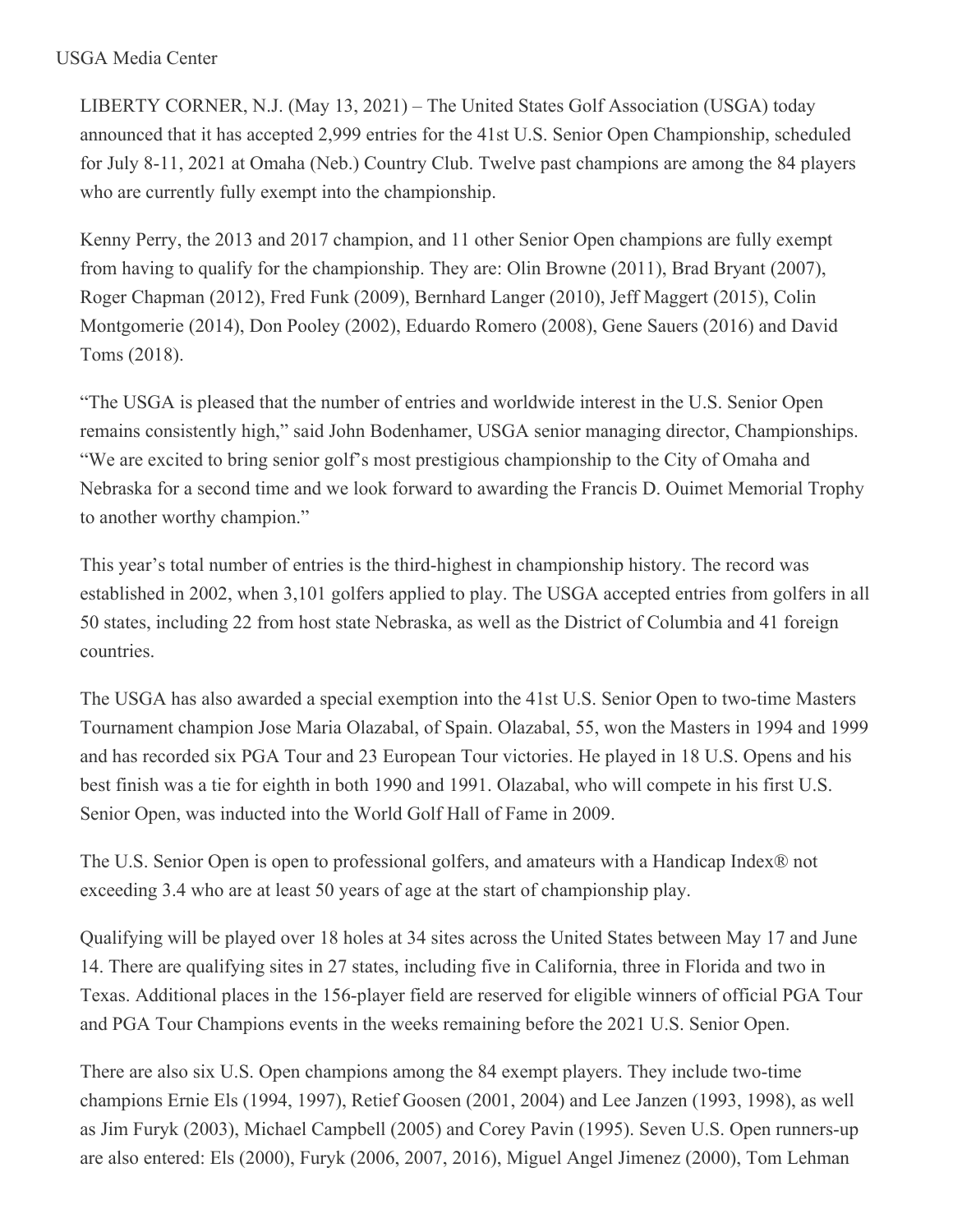(1996), Rocco Mediate (2008), Montgomerie (1994, 1997, 2006) and Jeff Sluman (1992).

Chris Germann, a 58-year-old amateur from Austin, Texas, submitted his entry four minutes before the deadline of 5 p.m. EDT on May 12. Doug Clapp, a 53-year-old amateur from Walpole, Mass., was the first entrant on Feb. 24.

Omaha Country Club will become the seventh course to host the U.S. Senior Open Championship twice. The club was the host site in 2013 when Perry won the first of his two Senior Open titles. This will be the fourth USGA championship held in Nebraska.

More information about the U.S. Senior Open before, during and after the 2021 championship at Omaha Country Club can be found at [ussenioropen.com](https://nam12.safelinks.protection.outlook.com/?url=https%3A%2F%2Fu7061146.ct.sendgrid.net%2Fls%2Fclick%3Fupn%3DTeZUXWpUv-2B6TCY38pVLo9vJHqsinp5Na6hNIRZgBj4OYv3RpEBFOeDW8lkKQUq-2Buf6Yc_HSsC7-2BnYo6RFmdvmB8WxSwPfE5OKbL5GHwHc1Y4nlbMfxpPvmPmfuu2pbjSm-2FJs4CiDN-2BBwjEJj52CmYHMQwaCWnsJm7liBkUH3XLI0NRB0UyJGU2H6rU9tq6OyewvgT-2BGGU57dC-2BwxvzRY7-2F-2BwrSp4NAsphgPOaUpEGws64y1jJTqEx0Y13gbMRGuiK5jSjyXr0ZxESrUfS1mCoD037anUKHu2Hi-2BdBjBNO2-2BHeQZZojiSZmmO99-2B2aooA8BrQwJFHHj2e5L7TiCaT3eU1J67hMFlA1Eu7tYz2Ibx6AWCNkn0Z-2FhOozZQLBRxAl-2BvP-2B3qB7MSTiv0bjMoYfFBpvvA-3D-3D&data=04%7C01%7Cjgeske%40usga.org%7C332f67de13ba415200a808d9161ff5f6%7C17abf7083a064391bdbd06808d1b9f81%7C0%7C0%7C637565148870805322%7CUnknown%7CTWFpbGZsb3d8eyJWIjoiMC4wLjAwMDAiLCJQIjoiV2luMzIiLCJBTiI6Ik1haWwiLCJXVCI6Mn0%3D%7C1000&sdata=rZ37qpbJJYPwrhvV5pjSivcQPQh6l7jsi4m0KMNmNjo%3D&reserved=0).

The list of the 84 golfers who are fully exempt into the 2021 U.S. Senior Open (as of May 12):

| <b>Stephen Ames</b>  | <b>Bob Estes</b>        | a-Roger Newsom                |
|----------------------|-------------------------|-------------------------------|
| <b>Billy Andrade</b> | <b>Steve Flesch</b>     | Jose Maria Olazabal           |
| <b>Woody Austin</b>  | Peter Fowler            | Mark O'Meara                  |
| Peter Baker          | *Fred Funk              | <b>Rod Pampling</b>           |
| Doug Barron          | Jim Furyk               | <b>Scott Parel</b>            |
| Rich Beem            | Doug Garwood            | Corey Pavin                   |
| <b>Shane Bertsch</b> | <b>Retief Goosen</b>    | Tom Pernice Jr.               |
| Thomas Bjorn         | Paul Goydos             | *Kenny Perry                  |
| Markus Brier         | <b>Jay Haas</b>         | <b>Tim Petrovic</b>           |
| Paul Broadhurst      | Thongchai Jaidee        | *Don Pooley                   |
| *Olin Browne         | Lee Janzen              | Philip Price                  |
| <b>Bart Bryant</b>   | Miguel Angel<br>Jimenez | <b>Brett Quigley</b>          |
| *Brad Bryant         | <b>Brandt Jobe</b>      | Fran Quinn                    |
| Tom Byrum            | Kent Jones              | Jean-Francois<br>Remesy       |
| Mark                 | Robert Karlsson         | <i><b>*Eduardo Romero</b></i> |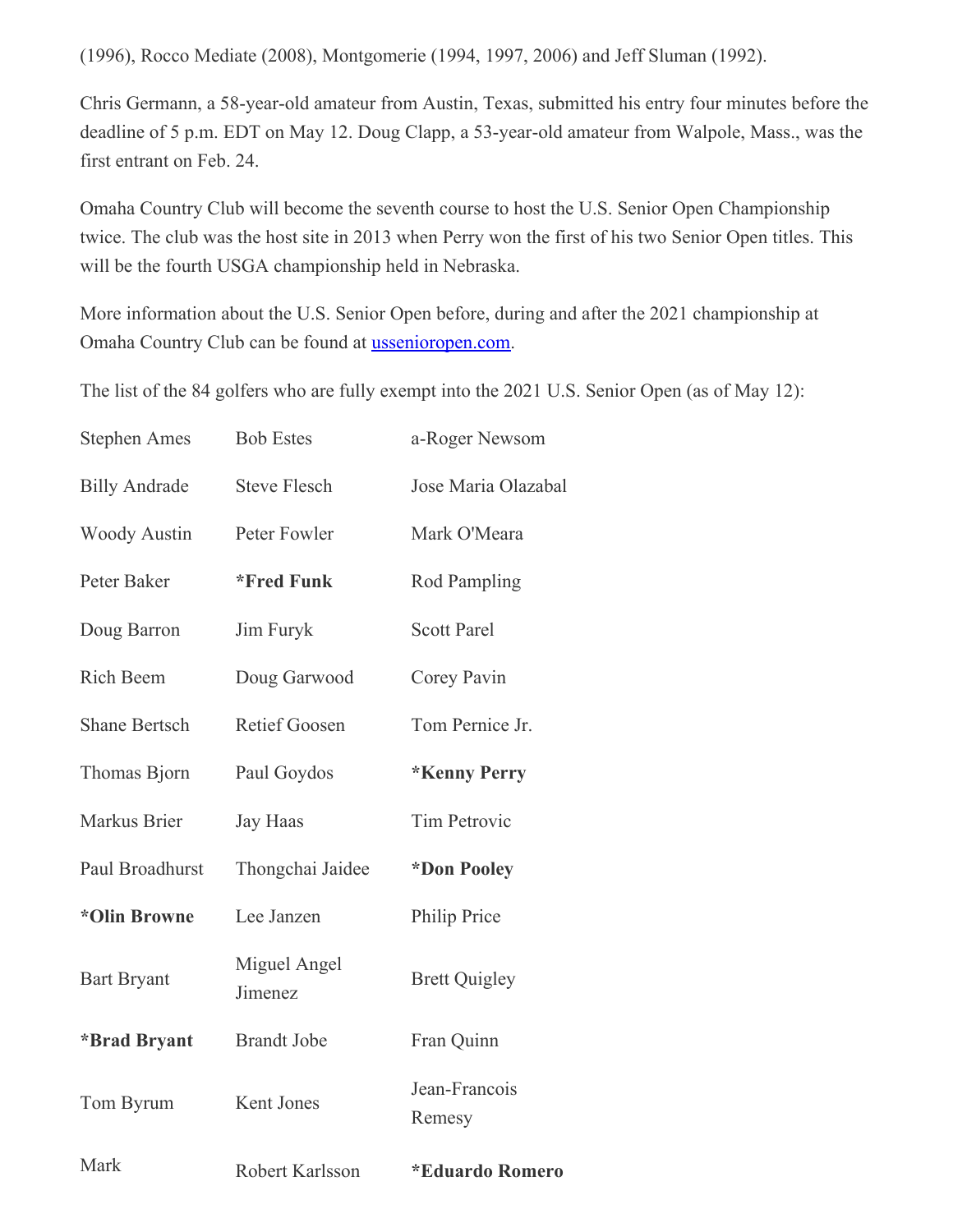## Calcavecchia

| Michael<br>Campbell | Jerry Kelly           | a-Bob Royak                |
|---------------------|-----------------------|----------------------------|
| Alex Cejka          | James Kingston        | <i><b>*Gene Sauers</b></i> |
| *Roger<br>Chapman   | Masahiro<br>Kuramoto  | David Shacklady            |
| Darren Clarke       | <b>Barry Lane</b>     | Wes Short Jr.              |
| <b>Jose Coceres</b> | *Bernhard<br>Langer   | Vijay Singh                |
| <b>Fred Couples</b> | Paul Lawrie           | <b>Jeff Sluman</b>         |
| Marco Dawson        | Tom Lehman            | Kevin Sutherland           |
| Glen Day            | *Jeff Maggert         | Ken Tanigawa               |
| <b>Clark Dennis</b> | <b>Billy Mayfair</b>  | <b>Tommy Tolles</b>        |
| Chris DiMarco       | <b>Scott McCarron</b> | <i><b>*David Toms</b></i>  |
| <b>Ken Duke</b>     | David McKenzie        | <b>Kirk Triplett</b>       |
| <b>Joe Durant</b>   | Rocco Mediate         | Scott Verplank             |
| Ernie Els           | *Colin<br>Montgomerie | Mike Weir                  |

**\*** – U.S. Senior Open champion a-amateur

## **About the USGA**

The USGA is a nonprofit organization that celebrates, serves and advances the game of golf. Founded in 1894, we conduct many of golf's premier professional and amateur championships, including the U.S. Open and U.S. Women's Open. With The R&A, we govern the sport via a global set of playing, equipment, handicapping and amateur status rules. The USGA campus in Liberty Corner, New Jersey, is home to the Association's Research and Test Center, where science and innovation are fueling a healthy and sustainable game for the future. The campus is also home to the USGA Golf Museum, where we honor the game by curating the world's most comprehensive archive of golf artifacts. To learn more, visit <u>[usga.org.](https://nam12.safelinks.protection.outlook.com/?url=https%3A%2F%2Fu7061146.ct.sendgrid.net%2Fls%2Fclick%3Fupn%3D4tNED-2FM8iDZJQyQ53jATUckPw-2BG0yLRy26nJ5jrR57IcqzHANnHDjOcQhrs7kU1rdfbTCvZyz52hltmdgUjUlet4hfVpkun6bUfLWb5Z2DHLBmgQ84HgJFsgZiTqRZEuzbpih7FsBh6rcjedQf8fAY-2B4yUTAVxHp2I-2BbHXUxwSlJGBtDZJin8T8juSRTt8cREZgdMcTLaCI6w-2Bi-2F9-2F7PE2yQREsmc2gy4RmJK1eXLVaNYlok7LCSDcRLbtfoln8bgb8ewcE6HppuS6uFTeM8xgtc1zD3sySdj0Jo2Vg46oTl26kGVZVMRbFE51-2FeBj0PvJht4yVFXk7EIeVPf0d9cVWCOIaZonYDY7RyqyytGcEWQDQWqrD81V6mDS9-2FTpzVlZ2KQls5WeO1QZXFw74THA-3D-3DccKm_HSsC7-2BnYo6RFmdvmB8WxSwPfE5OKbL5GHwHc1Y4nlbMfxpPvmPmfuu2pbjSm-2FJs4CiDN-2BBwjEJj52CmYHMQwaCWnsJm7liBkUH3XLI0NRB0UyJGU2H6rU9tq6OyewvgT-2BGGU57dC-2BwxvzRY7-2F-2BwrSp4NAsphgPOaUpEGws64y1jJTqEx0Y13gbMRGuiK5jSjGfcFkkguBUkHlAFuVeY-2F5ZCJSJyNUz-2Bo5oy8s-2B3K1TV2u0HsNb-2BT-2Bm43g4MSS1-2Fm8v06hUC72vVb6VUoTou8fxq90gC3-2FEn0lf-2Bbjk-2Bi-2FZjyA39JYN4ac-2F9dnuipny56ItZzmxEulkaKKcF9jY2-2FiQ-3D-3D&data=04%7C01%7Cjgeske%40usga.org%7C332f67de13ba415200a808d9161ff5f6%7C17abf7083a064391bdbd06808d1b9f81%7C0%7C0%7C637565148870815320%7CUnknown%7CTWFpbGZsb3d8eyJWIjoiMC4wLjAwMDAiLCJQIjoiV2luMzIiLCJBTiI6Ik1haWwiLCJXVCI6Mn0%3D%7C1000&sdata=r7LHZAUSZjny%2BzQG%2F1lICMjGPdMVnhfTBMom4cybGIs%3D&reserved=0)</u>

For further information: Brian DePasquale, bdepasquale@usga.org